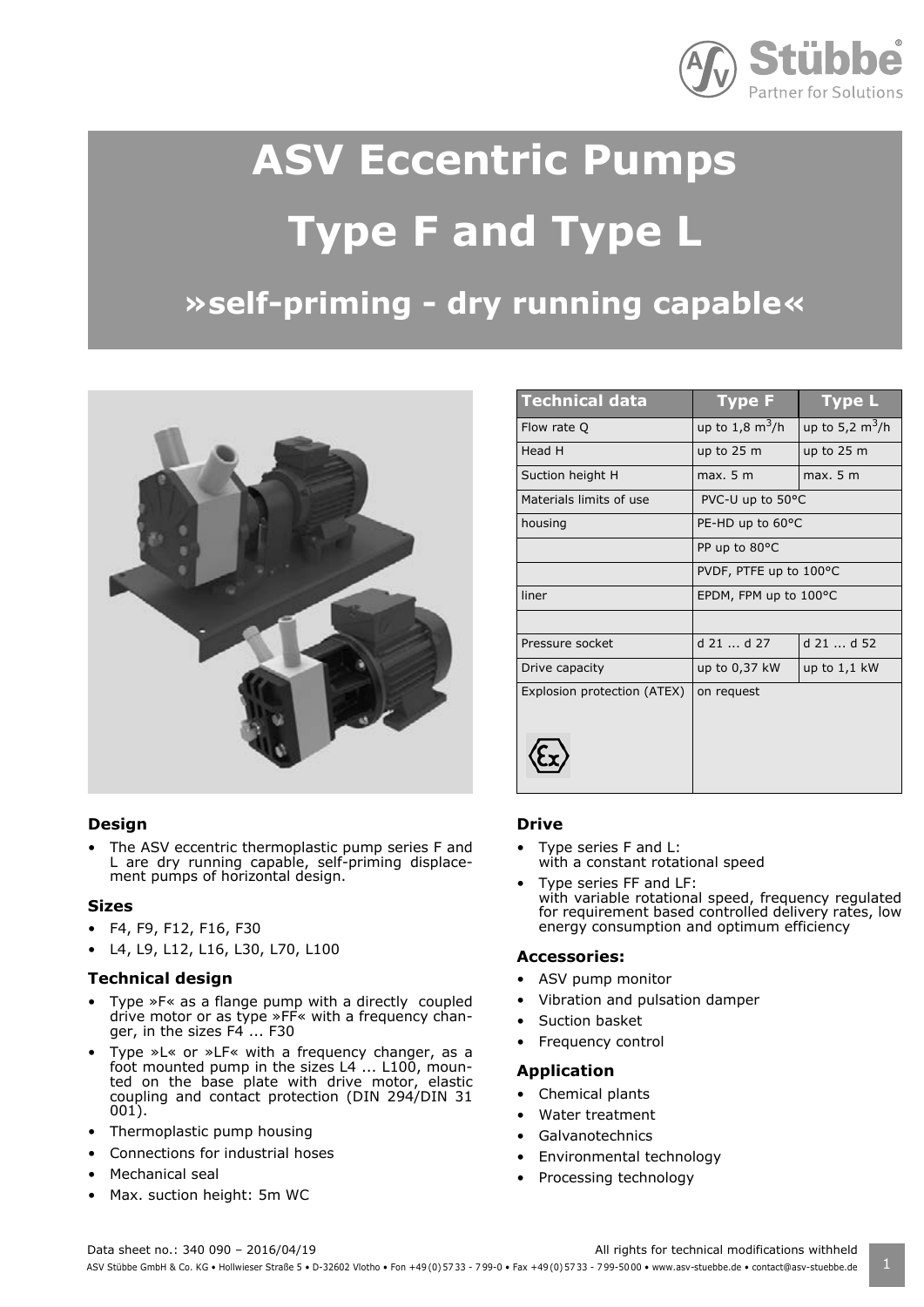

#### **Utilisation**

For transportation of neutral, aggressive or abrasive fluids provided that the components coming into contact with the medium are resistant at the operating temperature according to the ASV resistance guide.

#### **Fluid density/Fluid viscosity**

- $\cdot$  1,0 kg/dm<sup>3</sup> up to 800 mPas
- 1,3 kg/dm $3$  up to 860 mPas
- 1,6 kg/dm<sup>3</sup> up to 920 mPas

#### **Examinations**

• DIN EN ISO 9906

#### **Suction**

The pump is self-priming when prior start up the pump the housing is filled with fluid.

#### **Drive acc. IEC**

- $\bullet$  Design: IM B 34/35, IM B 3
- ï Voltage: 230 V AC (1 Ph) or 230/400 V AC (3 Ph)
- Protection type IP 54/55
- Rotational speed refer characteristic curves

#### **Shaft**

• Stainless steel (1.4104)

#### **Screws**

• Stainless steel (1.4301)

#### **Connections**

For pump sockets refer to the dimension tables

- A Hose, standard length 1.0 m, with two stainless steel hose clips
- B -Hose, standard length 1.0 m, with two PVC flanges acc. DIN 2501

#### **Construction**

- The thermoplastic pump housing accommodates the liner which is secured, liquid sealed, between the housing and the cover plate, motor lantern or pillow block; the web of the liner separates suction and pressure space. A seal between the enclosed pumping liquid and the atmosphere is not required. The pump does without seals, is almost leak free and thus particularly environmentally sound!
- The rotor turns in roller bearings on a cam arranged on the centred drive shaft. An oil film is formed between the rotor and liner. A simple axial face seal separates this film from the large, regreasable roller bearings.

#### **Presentation of the working sequence**

suction section



pressure section







The designs FF and LF with integrated micro-frequency changer permit a rotational speed control of approx. 400 ... 1500 rpm, with larger pumps up to 1000 rpm. The rotational speed can be infinitely set on the potentiometer or fully automatically regulated in the PID control circuit via the standard signal (0... 10 V, 4 ... 20 mA etc.).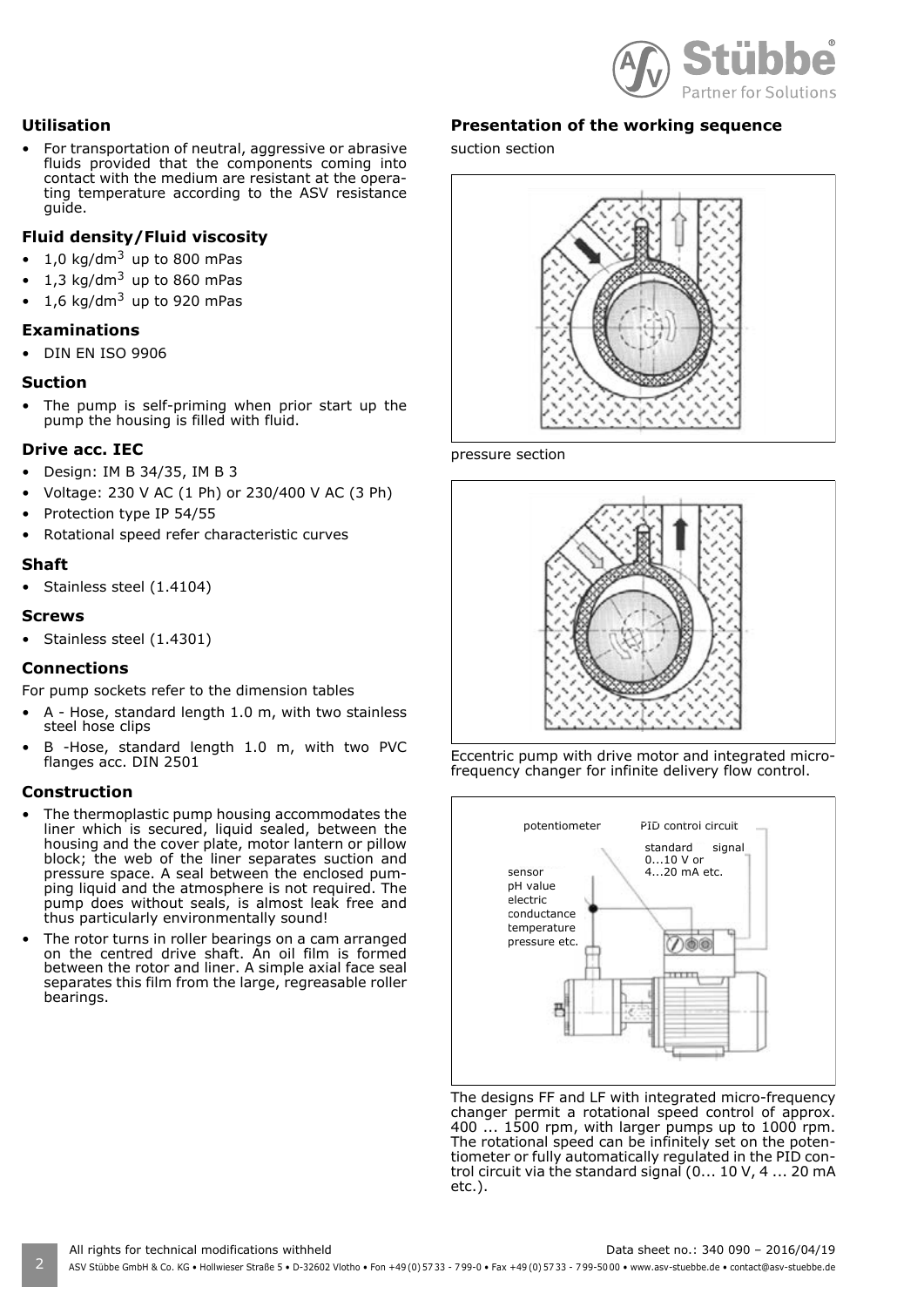

#### **Perm. ambient conditions**

- Temperature -20  $\dots$  + 40°C
- Humidity up to max. 95%

#### **Painting**

Several coatings with an acid-proof paint protect all metal parts not made of special steel against corrosion.

#### **Operating conditions**

- Refer to the characteristic curve for the delivery height H to assess the dependence upon the delivery flow Q.
- The standard characteristic curves are determined with water (at RT » 20 °C) in supply operation (suction height Hs  $3$  0 m) and with a EPDM liner.
- The delivery flow or the characteristic curves vary slightly if other liner materials are used and, as is normal for rotating displacement pump, are influenced by:
	- $\bullet$ Suction heights HS > 2 m,
	- •Medium properties such as temperature, density, viscosity, air/gas share in delivery media etc.
	- ïOperating mode, i.e. constant or discontinuous intermittent operation.
- Eccentric pumps deliver liquids, even with gas/air inclusions and, once filled with the media, are self priming without additional equipment.
- Due to the venting of medium and longer suction lines the delivered liquid, i.e. the delivery flow Q, drops at a suction height HS > 2.0 m depending upon the operating circumstances.
- Eccentric pumps are displacement machines. Never operate the pumps when the pressure valves are closed.
- Eccentric pumps require little maintenance and offer a high degree of operational reliability. If, for example, the liner should become worn after a longer operating time, it can be changed easily and quickly without special tools.

#### **Pump selection**

- The correct pump selection is only possible if all medium properties and details of the plant concerned (installation height, pipeline routing, fittings etc.) are known. Please contact us for the »ASV Pump Questionnaire«.
- The pump materials are selected in accordance with the precise chemical composition of your medium and its temperature. Please note that the selection of the pump material is pressure and temperature dependent. Refer the »ASV resistance list«.
- We strongly recommend that you consult our qualified ASV engineers for the following applications:
	- •Delivery of viscous or pasty media.
	- •Delivery of abrasive liquids.
	- •Intended operating rotational speeds in the lower range at approx. 400 rpm and in the upper range of approx. 1500 (1000) rpm.
	- For suction operation with suction heights of Hs  $\geq$ 2...5 m as well as all questions concerning suction times, system venting etc.

#### **Pump accessories**

Flexible hose lines of  $\geq 1.0$  m length can be con-

nected to the pump sockets.

- Vented vibration or pulsation dampers are required for a smooth, low vibration pump operation for delivery heights above approx. 15 m.
- We recommend the fitting of a suction basket to protect the pump from the ingress of coarse soiling conveyed with the medium.

#### **Sectional drawing type F**



#### **Sectional drawing type L**

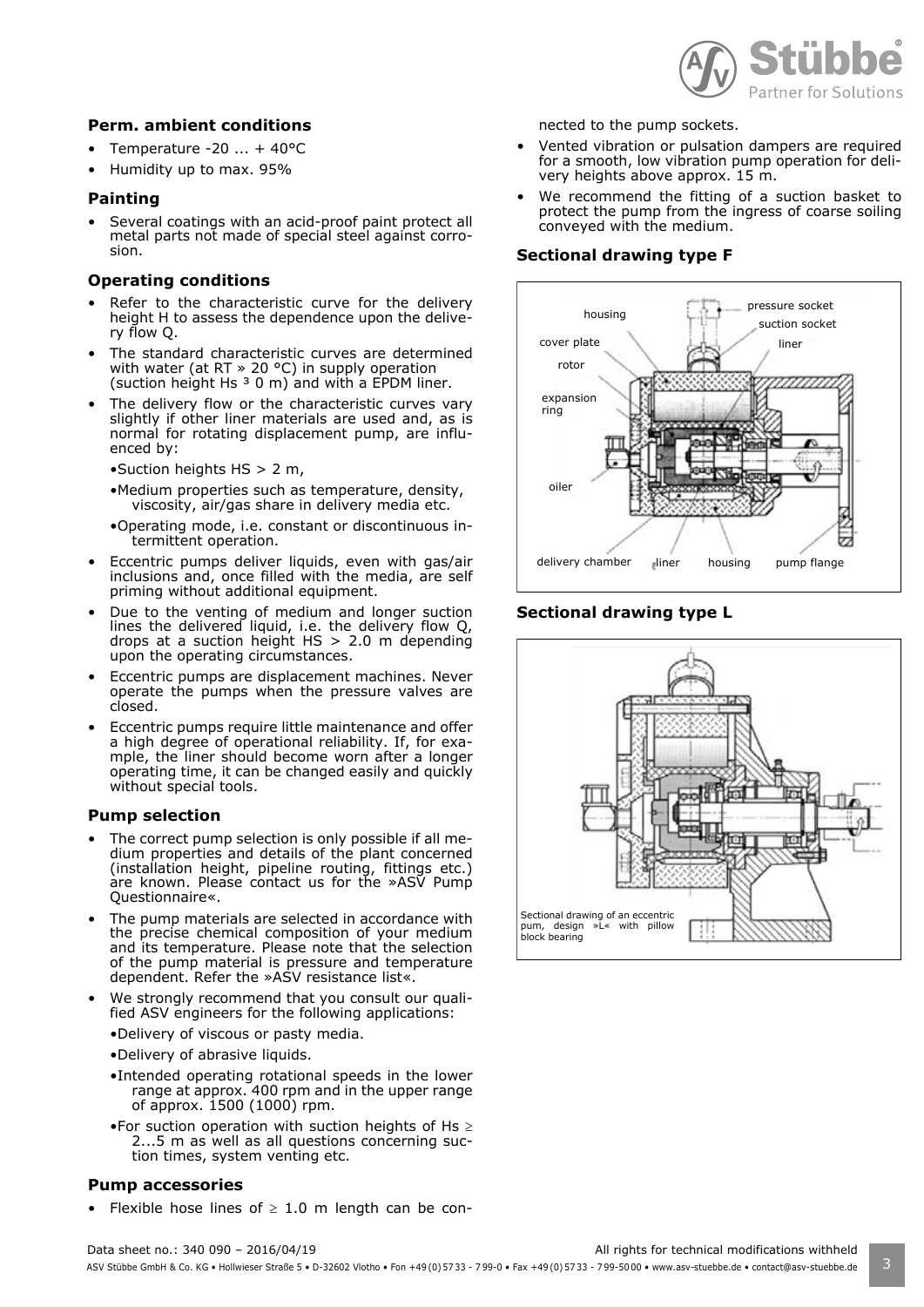

### **Dimensions: type F**



| type | suction side |                   | pressure side |          |      |      | <b>IEC</b> | design     | weigh       |
|------|--------------|-------------------|---------------|----------|------|------|------------|------------|-------------|
|      | <b>DNs</b>   | ds                | <b>DNd</b>    | dd       | kW   | min  | size       |            | (kg)        |
|      | 14           | n.<br>$\sim$ 1    | 14            | 21       | 0,25 | 1450 |            | <b>B34</b> | د,ه         |
| EΩ   | 14 I         | <b>.</b>          | 14            | า ฯ<br>ᅀ | 0,25 | 1450 |            | <b>B34</b> | ບ,ບ         |
| F 12 | 14           | n.,<br><u>zi</u>  | 14            | 21       | 0,25 | 1450 |            | <b>B34</b> | o p<br>o, J |
| F 16 | 19           | $\sim$ $-$<br>. ے | 19            | 27       | 0,25 | 1450 |            | <b>B34</b> | 8,3         |
| F 30 | 24           | 34                | 19            | 27       | J,37 | 1450 |            | B34        | 8,3         |

<sup>1</sup>) pump with motor

| type     | a  | a1  |     | в   | Β1 | -<br>u | $\mathbf C$   | d1              | е   |     | a<br>ю | g2           | "  | h2 | н   | H1  |
|----------|----|-----|-----|-----|----|--------|---------------|-----------------|-----|-----|--------|--------------|----|----|-----|-----|
|          |    |     |     |     |    |        |               |                 |     |     |        |              |    |    |     |     |
| F4       | 90 | 140 | 112 | 200 | 92 | q      | 22            | 14              | 115 | 138 | 85     | 1 1 5<br>ᆠᆠ  |    | 60 | 200 | 171 |
| F 9      | 90 | 140 | 112 | 200 | 92 | a      | າາ<br>∠∠      | 14              | 115 | 138 | 85     | 1 1 5<br>115 |    | 60 | 200 | 171 |
| F 12     | 90 | 140 | 112 | 200 | 92 | 9      | 22            | 14              | 115 | 138 | 85     | 115          | 71 | 60 | 200 | 171 |
| $F_{16}$ | 90 | 140 | 112 | 200 | 92 |        | $\lnot$<br>22 | 14              | 115 | 138 | 85     | 1 I K<br>ᆠᆠ  |    | 60 | 200 | 171 |
| F 30     | 90 | 140 | 112 | 200 | 92 | q      | 22            | $\overline{14}$ | 115 | 138 | 85     | 115<br>ᆠᆠ    |    | 60 | 200 | 171 |

| type           | i1 | ĸ   | k1  |    |     | m    | p   | a   | s1 | w1 | $\mathbf{v}$ |  |  |  |
|----------------|----|-----|-----|----|-----|------|-----|-----|----|----|--------------|--|--|--|
|                |    |     |     |    |     |      |     |     |    |    |              |  |  |  |
| F <sub>4</sub> | 75 | 175 | 200 | 30 | 375 | 51,5 | 143 | 107 |    | 53 | 18,5         |  |  |  |
| F 9            | 75 | 175 | 200 | 30 | 375 | 51,5 | 143 | 107 |    | 53 | 18,5         |  |  |  |
| F 12           | 75 | 175 | 200 | 30 | 375 | 51,5 | 143 | 107 |    | 53 | 18,5         |  |  |  |
| F 16           | 75 | 175 | 200 | 30 | 375 | 51,5 | 143 | 107 |    | 53 | 18,5         |  |  |  |
| F 30           | 75 | 200 | 200 | 30 | 400 | 77,0 | 143 | 119 |    | 53 | 19,5         |  |  |  |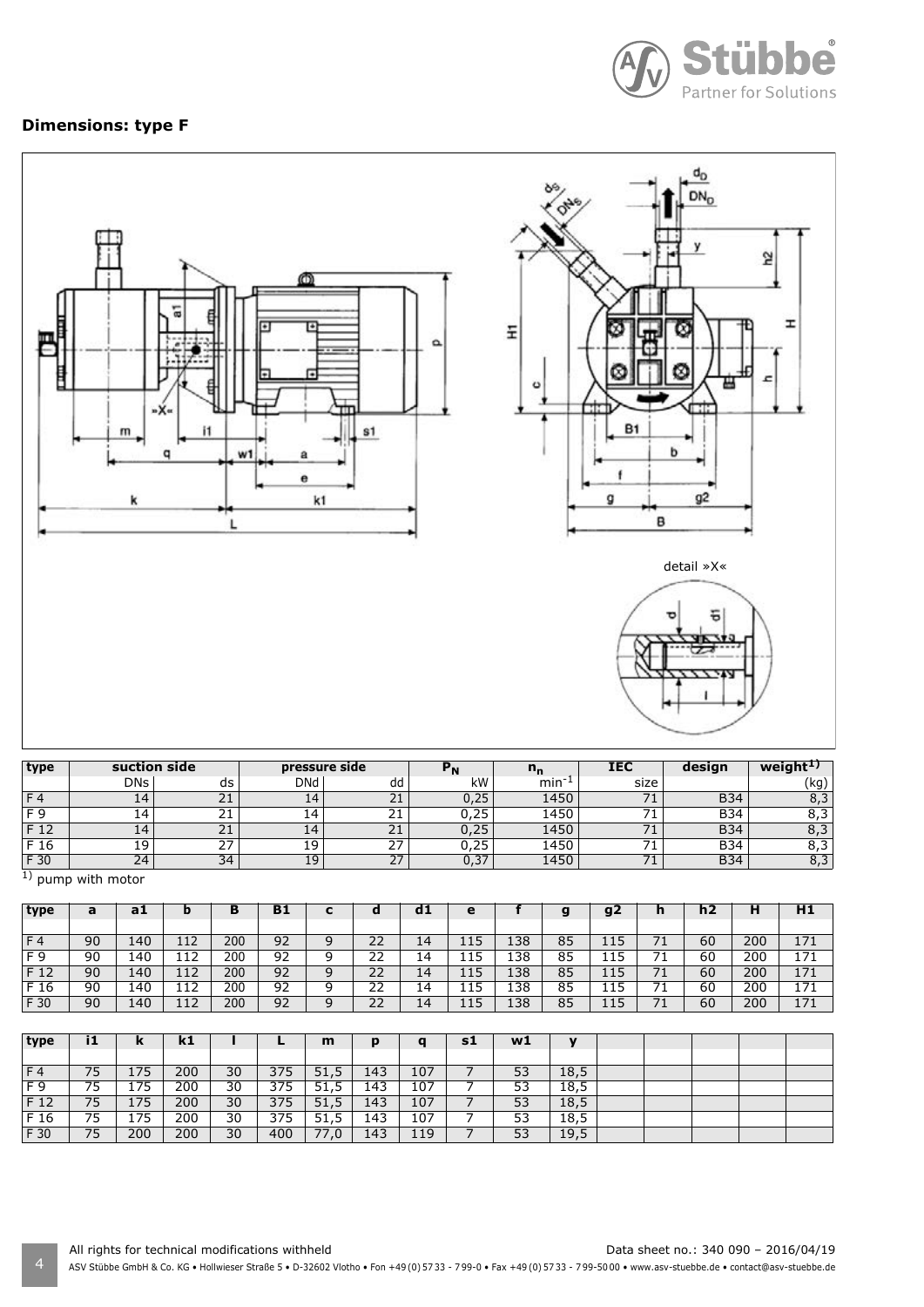

# **Dimensions: type L**



| type            |            | suction side | pressure side |    | rΝ   | $n_{\rm n}$ | <b>IEC</b> | design         | weight <sup>1)</sup> |
|-----------------|------------|--------------|---------------|----|------|-------------|------------|----------------|----------------------|
|                 | <b>DNs</b> | ds           | DNd           | dd | kW   | $min^{-1}$  | size       |                | (kg)                 |
| L 4             | 14         | 21           | 14            | 21 | 0.25 | 1450        | 71         | B <sub>3</sub> | 12,5                 |
| - 9             | 14         | 21           | 14            | 21 | 0.25 | 1450        |            | B <sub>3</sub> | 12,5                 |
| L <sub>12</sub> | 14         | 21           | 14            | 21 | 0,25 | 1450        |            | B <sub>3</sub> | 12,5                 |
| L 16            | 19         | 27           | 19            | 27 | 0.25 | 1450        |            | B <sub>3</sub> | 12,5                 |
| L 30            | 24         | 34           | 19            | 27 | 0,37 | 1450        | 71         | B <sub>3</sub> | 14.0                 |
| . 70            | 29         | 40           | 29            | 40 | 0.75 | 960         | 90         | B <sub>3</sub> | 31,5                 |
| . 100           | 38         | 52           | 38            | 52 | 1,10 | 960         | 90         | B <sub>3</sub> | 34,5                 |

 $\overline{1}$ ) pump with motor

| type            | dimensions (mm) |    |     |     |           |     |     |  |    |    |           |    |     |     |    |     |    |
|-----------------|-----------------|----|-----|-----|-----------|-----|-----|--|----|----|-----------|----|-----|-----|----|-----|----|
|                 | a               | a4 | b   | b2  | <b>B1</b> | B2  | B3  |  | c2 | c3 | u         | d1 | e   |     |    | g1  | h  |
| L <sub>4</sub>  | 90              | 10 | 112 | 165 | 92        | 205 | -   |  | 19 | 4  | <b>++</b> | 14 | 125 | 138 | 80 |     |    |
| L9              | 90              | 10 | 112 | 165 | 92        | 205 | -   |  | 19 | ⊿  | ᆠᆠ        | 14 | 125 | 138 | 80 | 111 |    |
| L12             | 90              | 10 | 112 | 165 | 92        | 205 | -   |  | 19 | 4  | ا ا<br>ᆠ  | 14 | 125 | 138 | 80 | 111 | 71 |
| L <sub>16</sub> | 90              | 10 | 112 | 165 | 92        | 205 | -   |  | 19 | 4  | ا ا<br>ᆠ  | 14 | 125 | 138 | 80 | 111 |    |
| L 30            | 90              | 10 | 112 | 165 | 92        | 205 | -   |  | 19 | 4  | 11<br>ᆠ   | 14 | 125 | 138 | 84 | 111 | 71 |
| L 70            | 100             | ∸  | 125 | 260 | 153       | 300 | 220 |  | 37 |    | 22        | 24 | 130 | 170 | -  | 139 | 90 |
| L 100           | 100             |    | 140 | 260 | 153       | 300 | 225 |  | 37 |    | 22        | 24 | 130 | 170 | -  | 139 | 90 |

| type            |    |     |    |     |     |     |     |     |    |    | dimensions (mm) |                  |          |            |    |     |     |    |      |    |      |
|-----------------|----|-----|----|-----|-----|-----|-----|-----|----|----|-----------------|------------------|----------|------------|----|-----|-----|----|------|----|------|
|                 | h2 |     | h4 | H4  | H5  |     | k3  | k4  |    |    |                 |                  | m        | mı         |    |     | D1  | s1 | s4   | w  |      |
| L <sub>4</sub>  | 60 | 90  | 45 | 275 | 190 | 75  | 181 | 231 | 30 | 23 | 460             | 500              | .5<br>51 | 123        | 20 | 143 | 15  |    | 10.5 | 21 | 18,5 |
| L 9             | 60 | 90  | 45 | 275 | 190 | 75  | 181 | 231 | 30 | 23 | 460             | 500              | 51       | 23         | 20 | 143 |     |    | 10.5 | 21 | 18.5 |
| L12             | 60 | 90  | 45 | 275 | 190 | 75  | 181 | 231 | 30 | 23 | 460             | 500              | 51       | 123        | 20 | 143 | 115 |    | 10.5 | 21 | 18,5 |
| L <sub>16</sub> | 60 | 90  | 45 | 275 | 90ء | 75  | 181 | 231 | 30 | 23 | 460             | 500              | 51<br>5. | <b>123</b> | 20 | 143 | -5  |    | 10.5 | 21 | 18.5 |
| L 30            | 60 | 90  | 45 | 275 | 190 | 75  | 207 | 231 | 30 | 23 | 460             | 500              | 71.0     | 110        | 20 | 143 | 128 |    | 10.5 | 21 | 19,5 |
| $L$ 70          | 80 | 127 | 50 | 360 | 304 | 106 | 268 | 294 | 50 | 40 | 690             | 730 <sub>1</sub> | .0       | 14         | 20 | 178 | 181 | 9  | 10,5 | 47 |      |
| L 100           | 80 |     | 50 | 360 | 309 | 106 | 296 | 294 | 50 | 40 | 690             | '30              | 106.0    | 99         | 20 | .78 | .95 | q  | 10,5 | 47 |      |

#### Data sheet no.: 340 090 - 2016/04/19 <br>
All rights for technical modifications withheld

ASV Stübbe GmbH & Co. KG • Hollwieser Straße 5 • D-32602 Vlotho • Fon +49 (0) 57 33 - 799-0 • Fax +49 (0) 57 33 - 799-5000 • www.asv-stuebbe.de • contact@asv-stuebbe.de 5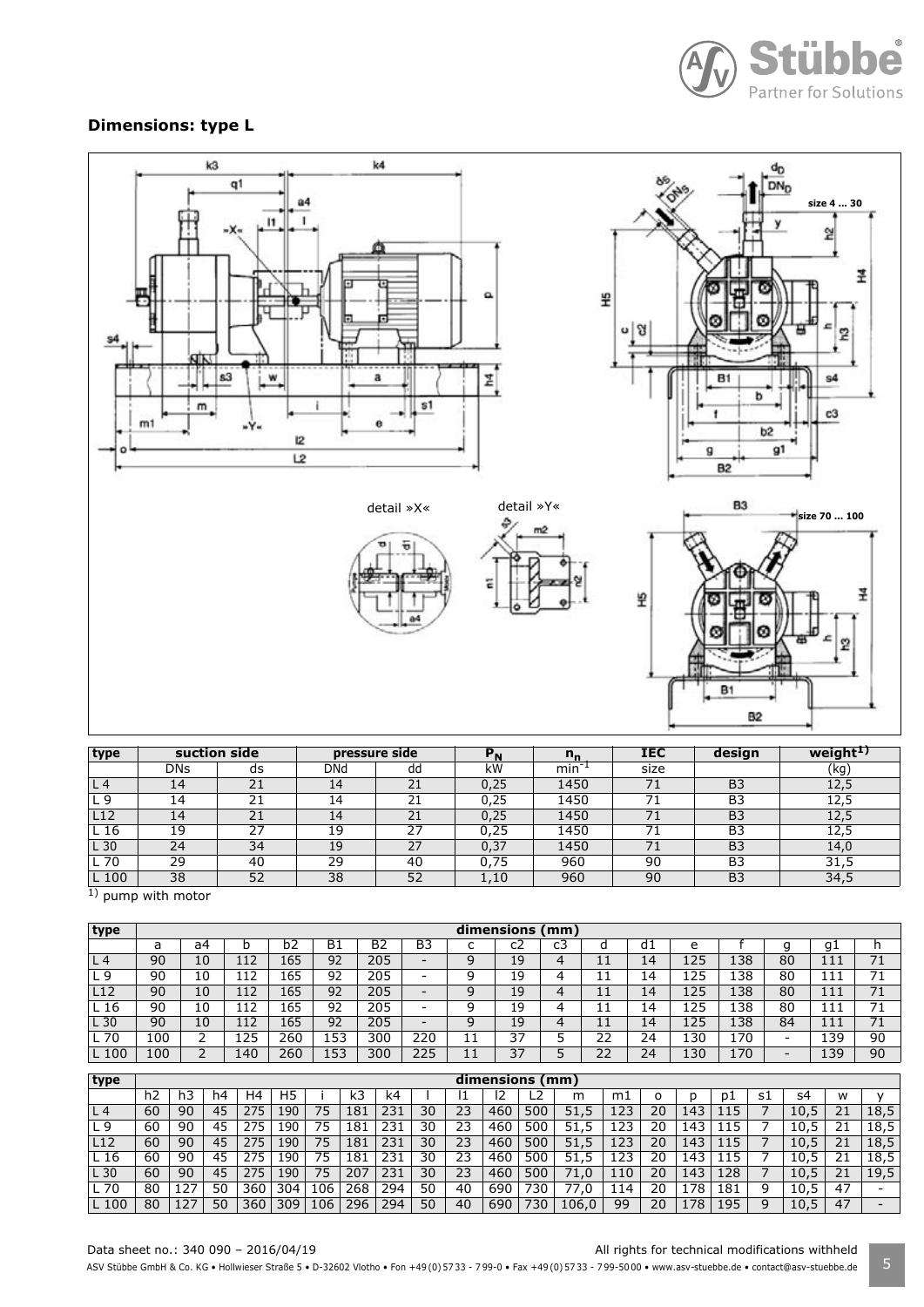

# **Sectional drawing type F**



| Item           | Designation         |
|----------------|---------------------|
| 2              | Pump flange         |
| 3              | Shaft               |
| $\overline{4}$ | Cover plate         |
| 5              | Housing compl.      |
| 5              | Housing compl.      |
| 5              | Housing compl.      |
| 9              | Liner               |
| 9              | Liner               |
| 9              | Liner               |
| 9              | Liner               |
| 9              | Liner               |
| 16             | Rotor               |
| 17             | Mechanical seal     |
| 18             | Expansion ring      |
| 19             | Hexagonal screw     |
| 20             | Washer              |
| 21             | Radial ball bearing |
| 22             | Radial ball bearing |
| 23             | Plug screw          |
| 24             | Oiler               |
| 25             | Spacer washer       |
| 26             | Suction socket      |
| 30             | Threaded pin        |
| 31             | Hexagonal screw     |
| 32             | Spring washer       |
| 33             | Circlip             |
| 34             | Circlip             |
| 36             | Shaft sealing ring  |
| 37             | Shim ring           |
| 38             | Bearing insert      |
| 40             | Pressure socket     |
| 44             | Spacer ring         |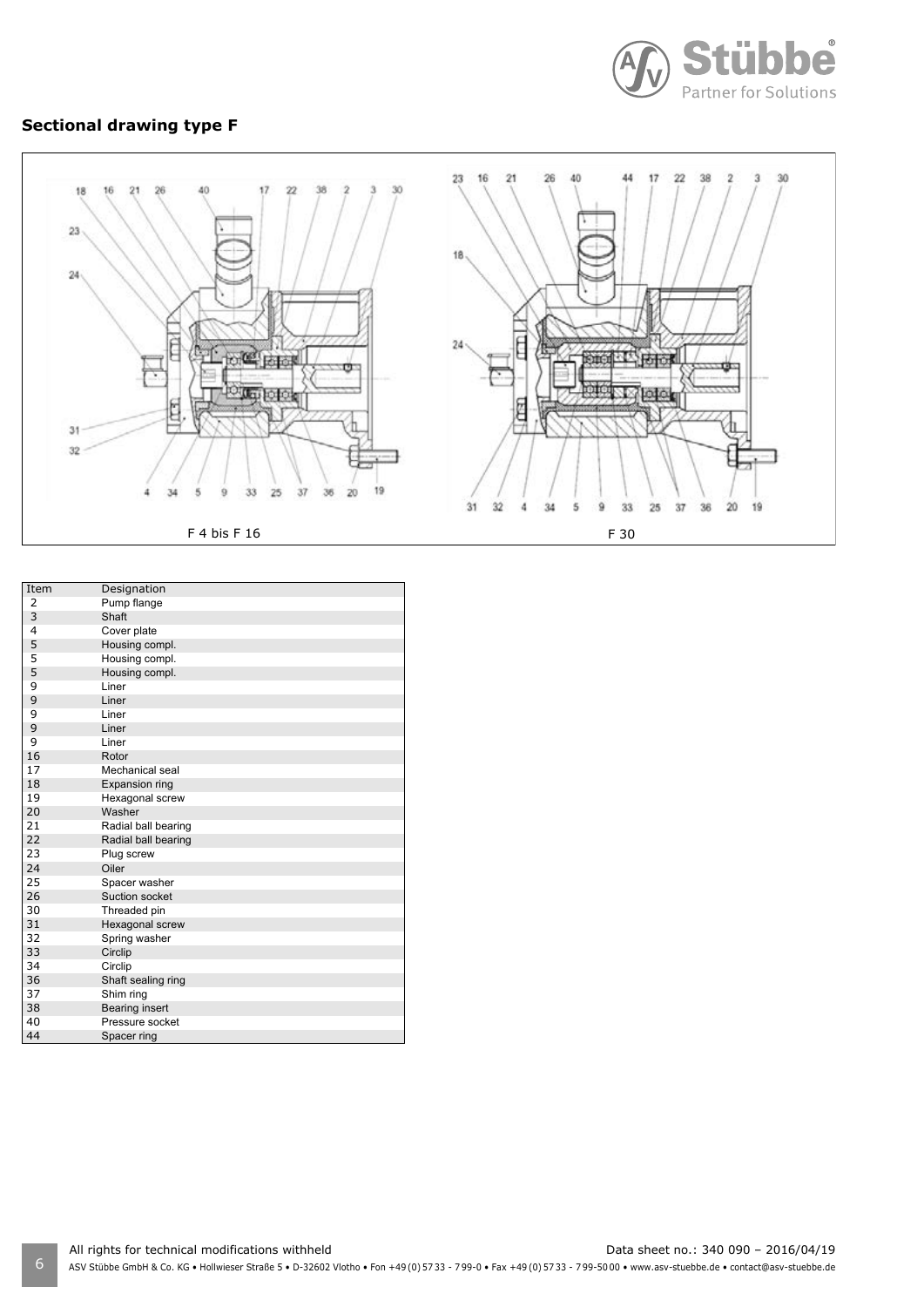

#### **Sectional drawing type L**

46 Bearing insert<br>47 Shaft sealing 47 Shaft sealing ring<br>48 Circlip 48 Circlip<br>54 Washe

Washer



ASV Stübbe GmbH & Co. KG • Hollwieser Straße 5 • D-32602 Vlotho • Fon +49 (0) 57 33 - 799-0 • Fax +49 (0) 57 33 - 799-50 00 • www.asv-stuebbe.de • contact@asv-stuebbe.de | 7 Data sheet no.: 340 090 - 2016/04/19 <br>
All rights for technical modifications withheld